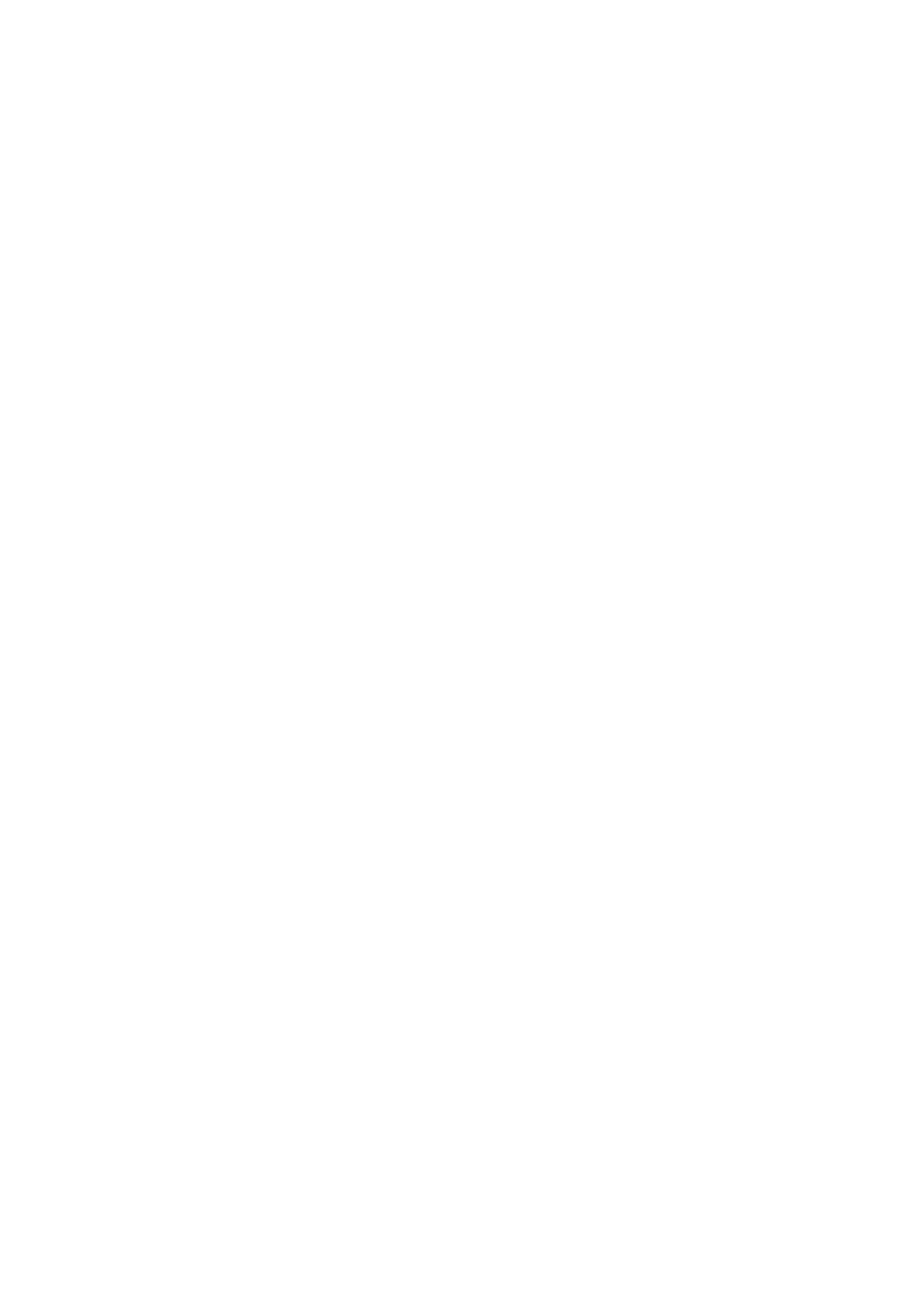# **Opportunities to Reduce Gambling Harm**

Since the introduction of the Gambling Act 2003, the Minister for Internal Affairs has been the Minister responsible for the administration of the Act.

In reality this is shared with the Minister of Health who is responsible under the Act for the Strategy to Prevent and Minimise Gambling Harm which is reviewed every three years. The Minister of Health also has responsibility for the subsequent planned and contracted provision of public health (prevention) programmes and problem gambling counselling (treatment services).

The Gambling Act is first and foremost a public health act with the prevention and minimisation of harm at its core. Its purposes may be of equal weight, but the definition of gambling is broad. It includes regulation and provision of harm prevention and minimisation services beyond individuals to society at large and includes possible harmful provision of gambling products by the gambling industry.

Preventing and Minimising Gambling Harm is more than community advocacy and providing treatment services. It needs a strong and strategic public health approach to address the environment fuelling harms. This is about the location, density and provision of gambling products and services in land-based and online environments and in Class 4 (pubs, clubs and TAB pokies) venues and casinos.

Since the introduction of the Act in 2003, the emphasis on harm minimisation and prevention has been downplayed and weakened. This erosion has come through a series of applications and appeals to the Gambling Commission and to the Department of Internal Affairs itself for license changes, rule changes and the overturning of decisions on venue relocations. These successive decisions have undermined, in some cases, policy decisions made by Territorial Local Authority elected representatives, many of whom feel their hands are tied.

The following tables outline opportunities that are available to the government to address the gambling harm that affects Māori, Pacific and Asian peoples at higher rates than the general population.

These opportunities are in three inter-connected areas:

- Review the Community Funding model to ensure equity and transparency in the collection and distribution of gaming machine proceeds.
- Strengthen the role of the Department of Internal Affairs as the regulator with oversight on gambling products and the provision of gambling services, including the mandate of the Gambling Commission.
- Use and scope of the powers of the Gambling Act 2003.

The Commission and the Department require opposers of gambling industry applications to prove harm will occur whereas the gambling industry are not required to prove there will be no more harm. This is a serious public health imbalance and should change if the intent of the Gambling Act 2003 is to be honoured.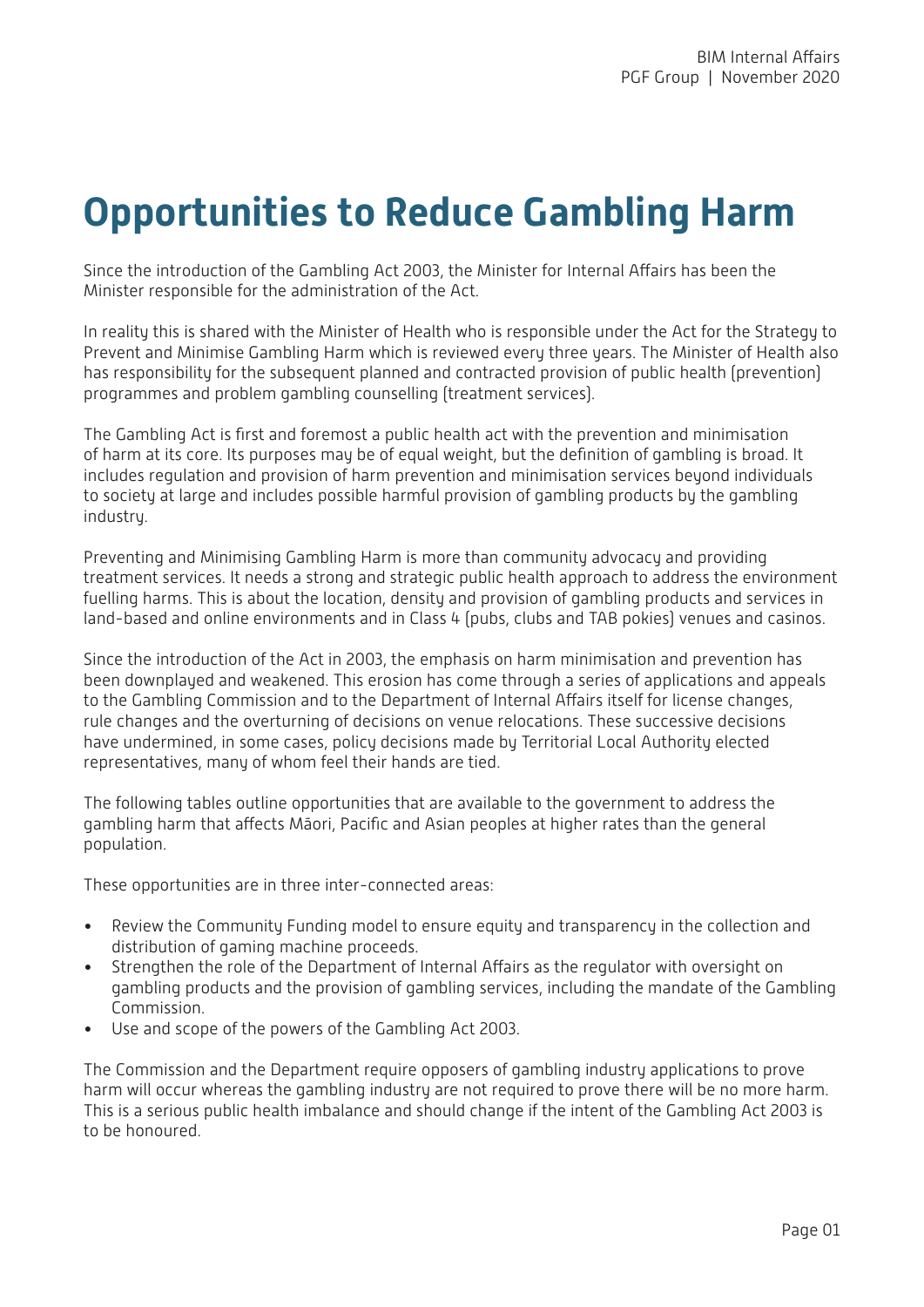#### **Review of Community Funding for New Zealand**

| <b>ACTION</b>                                                                                         | <b>DETAIL</b>                                                                                                                                                                                                                                                                                                                          | TIMING      |
|-------------------------------------------------------------------------------------------------------|----------------------------------------------------------------------------------------------------------------------------------------------------------------------------------------------------------------------------------------------------------------------------------------------------------------------------------------|-------------|
| Phased reduction of<br>Electronic Gaming<br>Machines (EGMs or<br>'pokies') in Deprived<br>Communities | Develop and implement a plan to neither renew nor<br>relocate EGM licenses when they come up for renewal in<br>health decile areas 7 to 10. Review the grant collection<br>and distribution system for equity and transparency with a<br>government view on what could be taxpayer funded [e.g.<br>Air Rescue and Ambulance services). | Medium Term |
| Standards of<br>Protection                                                                            | Require new EGMs to comply with higher standards of<br>protection or reduce the addictive properties by building in<br>interrupted play with spend limits and cashless options. This<br>should apply equally to Class 4 and casinos. This could be<br>an alternative to removing or shifting machines.                                 | Medium Term |

#### **Role of the Department of Internal Affairs**

| <b>ACTION</b>                                                                                                                                                                                                                                                                                      | <b>DETAIL</b>                                                                                                                                                                                                | <b>TIMING</b> |
|----------------------------------------------------------------------------------------------------------------------------------------------------------------------------------------------------------------------------------------------------------------------------------------------------|--------------------------------------------------------------------------------------------------------------------------------------------------------------------------------------------------------------|---------------|
| Compliance                                                                                                                                                                                                                                                                                         | Require the Department to take a stronger and more<br>rigorous role in monitoring venues for compliance with the<br>law.                                                                                     | Short Term    |
| Gaming Machine<br>Proceeds Reporting<br>[GMP]                                                                                                                                                                                                                                                      | Require the Department to ensure Gaming Machine Trusts,<br>Societies and Clubs report regularly, transparently and<br>consistently with a penalty regime that will drive improved<br>compliance.             | Medium Term   |
| Sports Gambling                                                                                                                                                                                                                                                                                    | Review the changes to the TAB to protect New Zealanders<br>from sports gambling incentives and promotions and<br>potential diversion of gambling proceeds into racing at the<br>expense of community sports. | Medium Term   |
| Restrict Advertising                                                                                                                                                                                                                                                                               | Restricting all TAB and Lotto gambling advertising to the<br>same hours as permitted for alcohol.                                                                                                            | Medium Term   |
| Instruct the Gambling Commission to require the gambling<br>industry to prove casino games, rules, venue design, new<br>EGMs, EGM numbers, venue relocations etc. will not cause<br>Onus of Proof<br>harm and to not accept the weak reliance on self-regulated<br>host responsibility programmes. |                                                                                                                                                                                                              | Short Term    |
| Commission decision<br>precedents                                                                                                                                                                                                                                                                  | Reviewing the role and function of the Gambling<br>Commission and the precedents that detract from harm<br>prevention and minimisation that have been established<br>through some of its decisions.          | Medium Term   |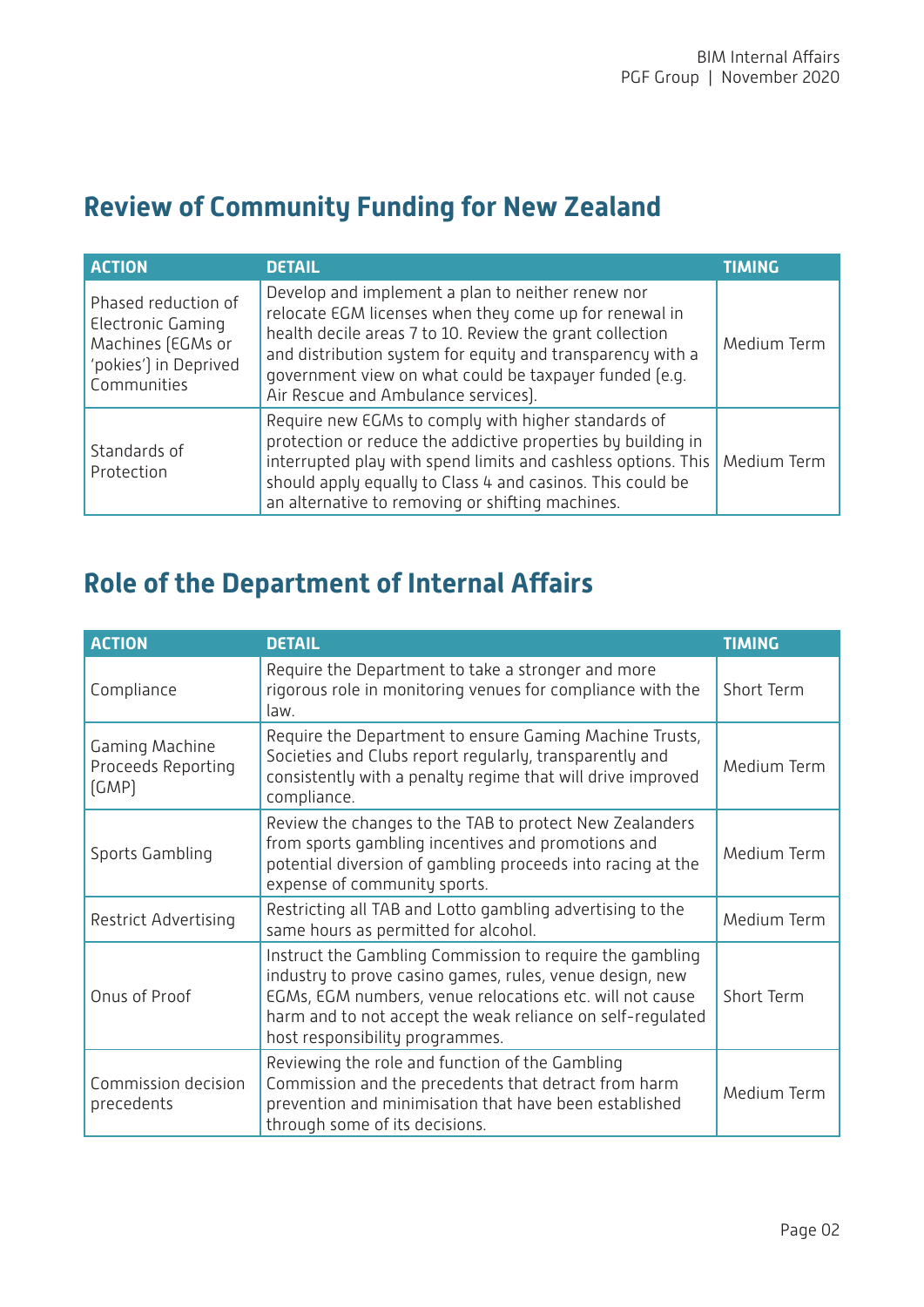#### **The Gambling Act 2003**

| <b>ACTION</b>             | <b>DETAIL</b>                                                                                                                                                                                                                                          | <b>TIMING</b> |
|---------------------------|--------------------------------------------------------------------------------------------------------------------------------------------------------------------------------------------------------------------------------------------------------|---------------|
| Section 314               | Exercise the wide-ranging powers available to the<br>Minister of Internal Affairs to regulate where pokie<br>machines can be located.                                                                                                                  | Short Term    |
| Online Gambling<br>Review | Fast track the review of online gambling and gaming<br>to limit the ability for New Zealanders to gamble<br>offshore and restrict the ability of offshore casinos to<br>promote gambling products to the New Zealand market<br>[Advertising Standards] | Short Term    |

Provided below is a brief discussion on each of these actions areas by way of background to our thinking.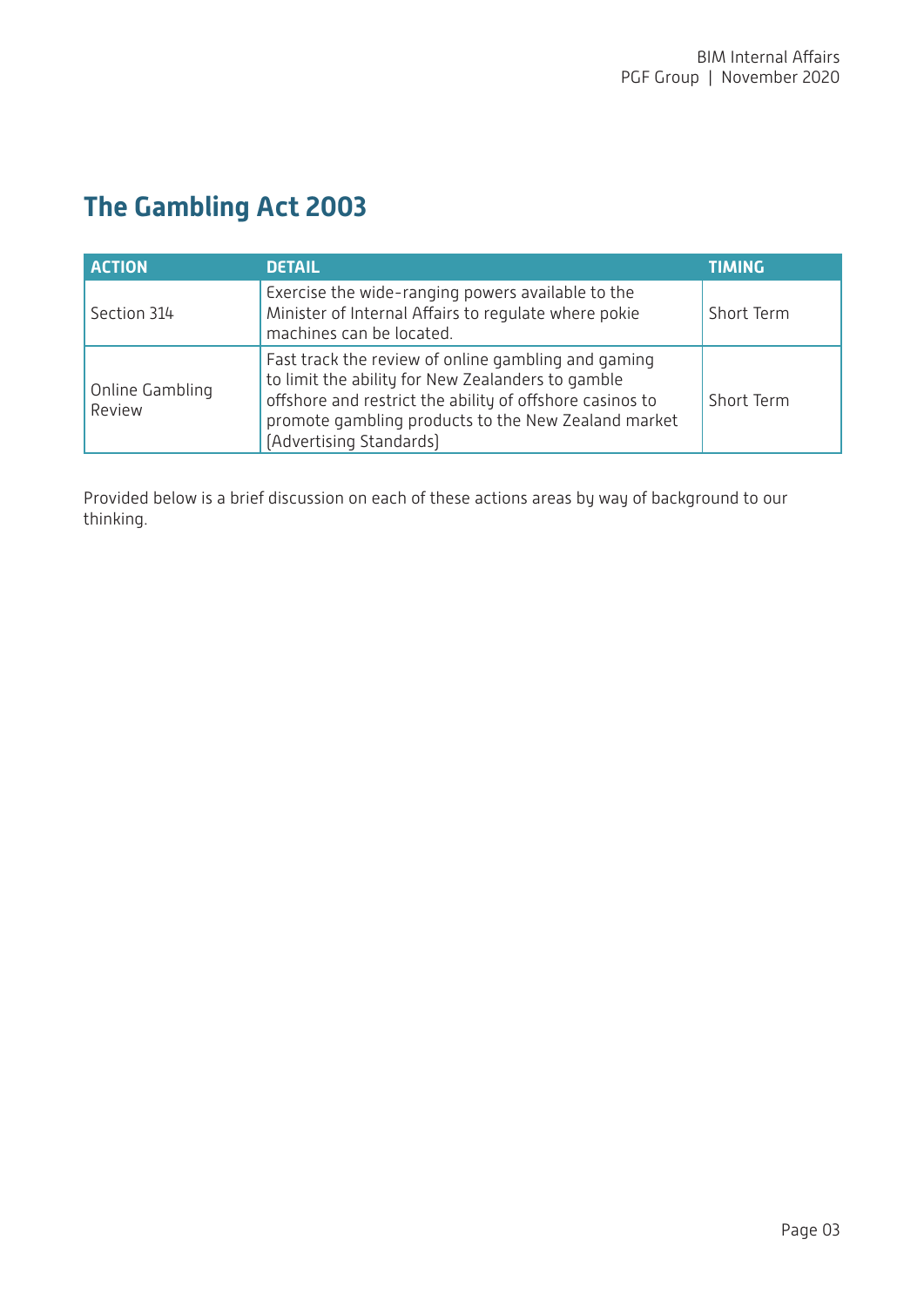# <span id="page-5-0"></span>**Review of Community Funding for New Zealand**

The PGF Group, The Salvation Army Oasis and Hapai Te Hauora Tapui have published a White Paper titled Ending Community Sector Dependence on Pokie Funding. A copy is attached.

The thesis of this paper, written during the Covid-19 Level 4 lockdown, is that using EGMs or "pokies" to raise funds for community purposes is both inequitable and damaging to the communities that the funds are taken from. This has been validated by BERL in its report, Assessment of the effects of Class [41](#page-13-0) gambling on wellbeing in New Zealand.

BERL states "one of the most striking features of this report is that [qualitative and quantitative analyses] both indicate that Class 4 gambling tends to magnify community disadvantage. The evidence strongly suggests that it transfers wealth from more deprived communities to less deprived communities." This report was commissioned by the Department of Internal Affairs and is publicly available.

We have proposed that if NZ needs the services and entertainment that are provided using proceeds of Class 4 gambling losses - which amounted \$939 million in 2019 - then in the interests of justice and equity, the source of these funds needs to be taken into account when assuming societal value in this programme. We further suggest that in the interests of justice and equity, a taxpayer contribution should be considered for things of nationwide benefit or need, or a user-pays approach, or a combination of both.

Presently \$250-\$300 million per annum is dispensed to a range of beneficiaries, from 34 different Trusts and Societies. PGF Group is completing a detailed analysis of historic grants payments to provide a transparent view on what is being distributed and to whom. It is of persistent concern that in 12 months gamblers lost \$939 million for approximately \$300 million to be distributed to a range of national, regional and local beneficiaries. Some benefiting organisations of national standing are unique faith-based interests and received an average of \$5 million each year.

PGF hopes that a detailed analysis could give government insight into what it may think taxpayers could support and what it thinks other sectors or interests could be responsible for.

#### **Class 4 Gambling Community Funding Beneficiaries**

In 2019 gamblers lost \$939 million into the 14,856 non-casino EGMs in pubs, clubs and TABs across the country. Fifty percent of those machines are in New Zealand's most deprived communities<sup>[2](#page-13-0)</sup>. After deducting Venue Payments, Society/Trust costs and Clubs<sup>[3](#page-13-0)</sup>, Venue Costs, Regulator Fees, the Gaming Duty and the Problem Gambling Levy, approximately \$300 million is available to be paid out in grants, from 34 Trusts and Societies to a wide range of sports and community groups. The split between sport and community is approximately 50/50 although some community groups are also sport affiliated. Using two years of DIA data based on an average total grant pool of \$300 million per annum, the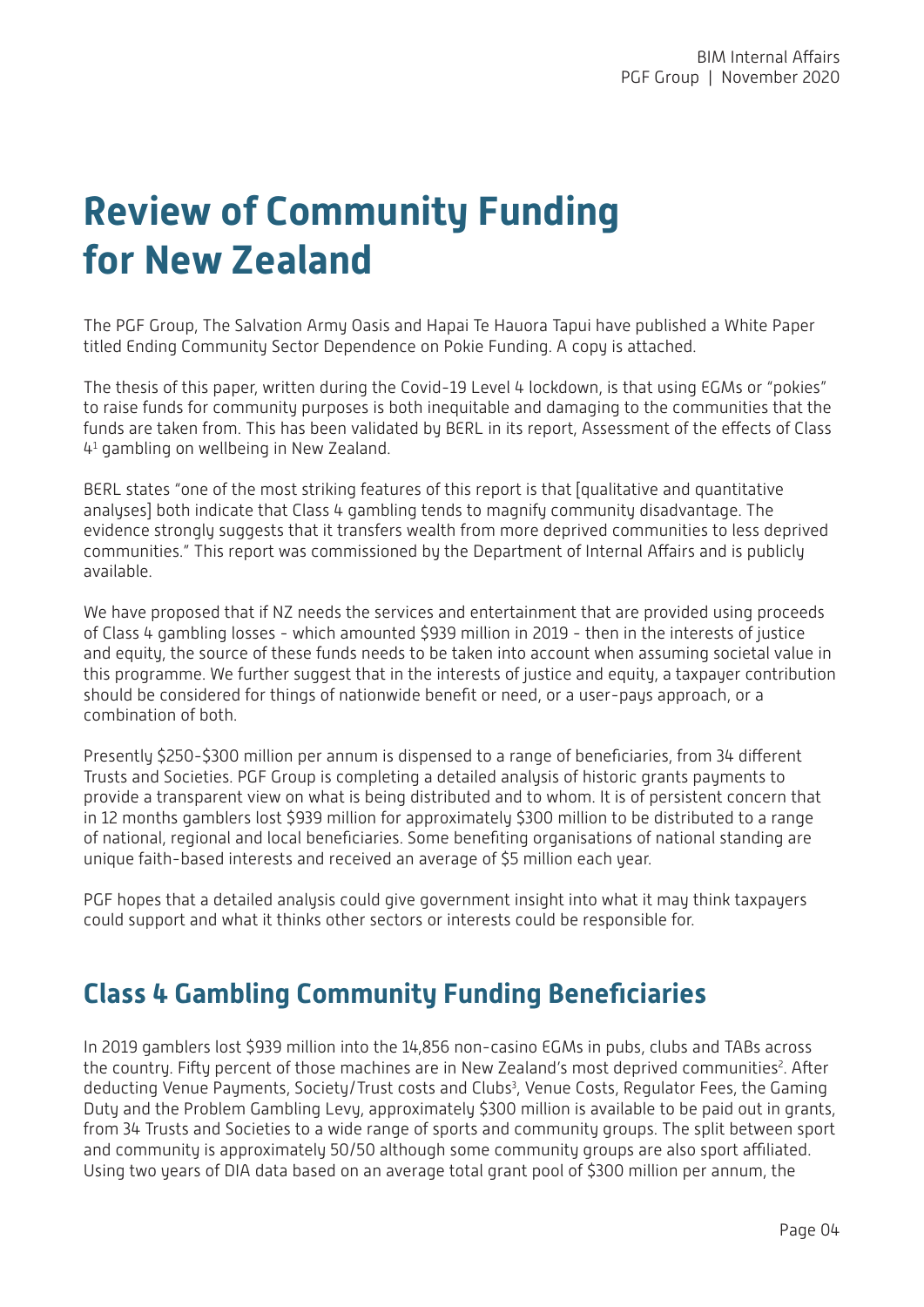<span id="page-6-0"></span>following table identifies the grant beneficiaries by category from highest to lowest. The average was then used to calculate what one year's grants would be if \$300 million was the size of the grants pool. More detailed breakdowns on beneficiaries of grants are available.

| RECIPIENT TYPE [2018-2019 CALENDAR YEARS]        | 2018-2019<br><b>AVERAGE %</b> | <b>\$300m AVAILABLE FOR</b><br><b>DISTRIBUTION IN ONE YEAR</b> |
|--------------------------------------------------|-------------------------------|----------------------------------------------------------------|
| Education <sup>4</sup>                           | 9.5%                          | \$28,462,184                                                   |
| Community Groups <sup>5</sup>                    | 9.3%                          | \$27,934,916                                                   |
| Rugby                                            | 9.2%                          | \$27,712,216                                                   |
| Other Sports <sup>6</sup>                        | 8.1%                          | \$24,419,271                                                   |
| Arts                                             | 5.5%                          | \$16,392,203                                                   |
| Soccer                                           | 5.0%                          | \$15,002,957                                                   |
| Health related <sup>7</sup>                      | 4.3%                          | \$12,799,031                                                   |
| <b>Water Sports</b>                              | 3.7%                          | \$11,205,717                                                   |
| Cricket                                          | 3.7%                          | \$11,105,235                                                   |
| Search and Rescue (excludes Surf Clubs)          | 3.5%                          | \$10,469,243                                                   |
| Racquets                                         | 2.6%                          | \$7,685,240                                                    |
| Netball                                          | 2.4%                          | \$7,118,418                                                    |
| Youth Development <sup>8</sup>                   | 2.3%                          | \$7,037,778                                                    |
| Sports Stadiums/Academies/Events Centres         | 2.2%                          | \$6,747,258                                                    |
| Community Services <sup>9</sup>                  | 2.2%                          | \$6,619,063                                                    |
| Basketball                                       | 2.1%                          | \$6,159,407                                                    |
| Faith-based                                      | 2.0%                          | \$6,072,184                                                    |
| Hockey                                           | 2.0%                          | \$5,865,693                                                    |
| Māori                                            | 1.6%                          | \$4,859,308                                                    |
| Surf Lifesaving Clubs                            | 1.6%                          | \$4,761,723                                                    |
| Bowling                                          | 1.4%                          | \$4,074,299                                                    |
| Hospices                                         | 1.3%                          | \$3,979,478                                                    |
| League                                           | 1.3%                          | \$3,868,096                                                    |
| Kindergartens/Childcare/Plunket                  | 1.1%                          | \$3,371,073                                                    |
| Racing                                           | 1.1%                          | \$3,362,980                                                    |
| Special Olympics/Sports for the Disabled         | 1.1%                          | \$3,358,283                                                    |
| Cycling                                          | 1.0%                          | \$3,050,333                                                    |
| <b>Ambulance Services</b>                        | 1.0%                          | \$2,884,999                                                    |
| Softball                                         | 0.9%                          | \$2,625,533                                                    |
| Gym Sports (inc. Weightlifting/Boxing/Wrestling) | 0.8%                          | \$2,531,143                                                    |
| Community Clubs/Organisations/Events             | 0.8%                          | \$2,517,262                                                    |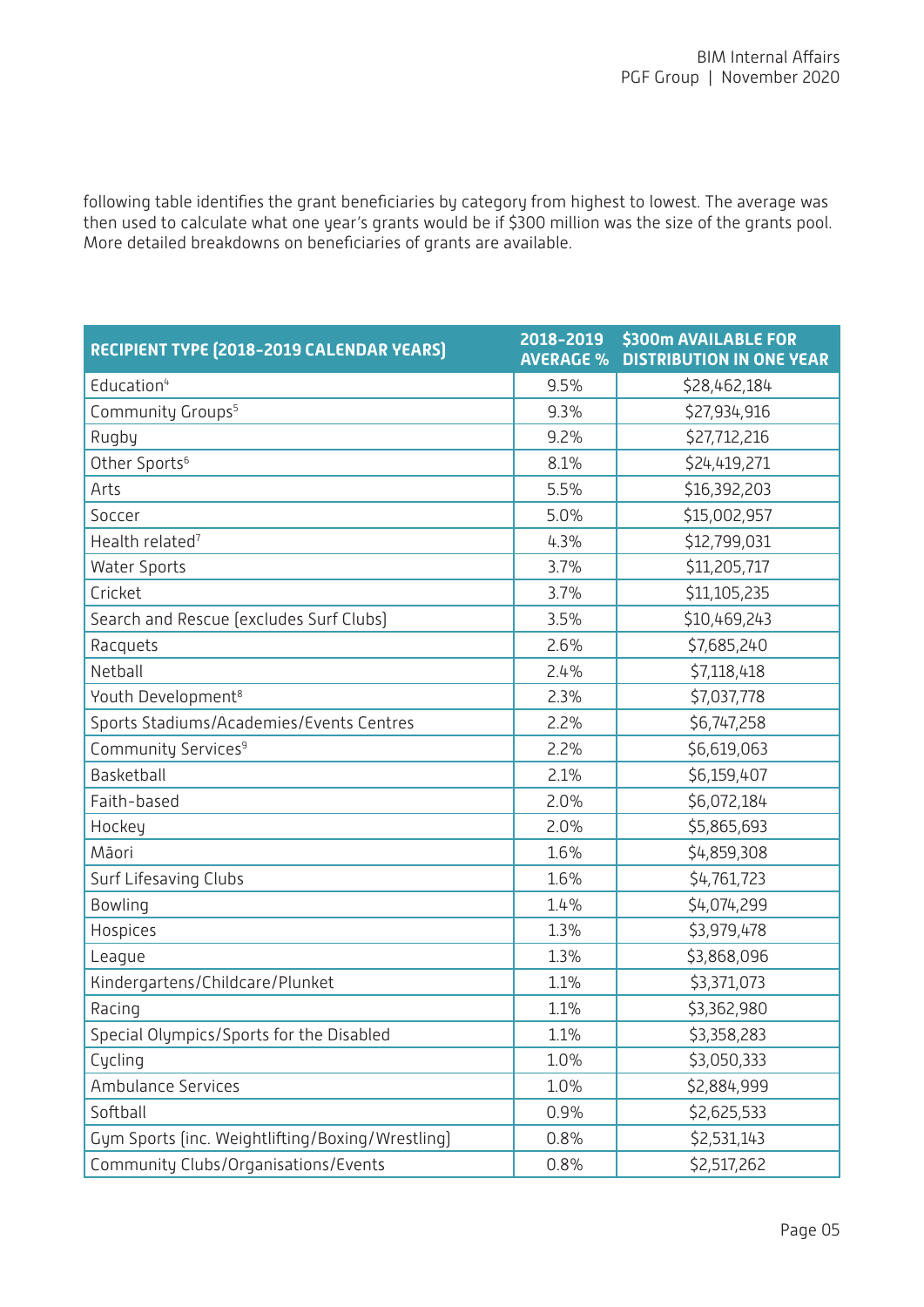<span id="page-7-0"></span>

| RECIPIENT TYPE [2018-2019 CALENDAR YEARS]       | 2018-2019<br><b>AVERAGE %</b> | <b>\$300m AVAILABLE FOR</b><br><b>DISTRIBUTION IN ONE YEAR</b> |
|-------------------------------------------------|-------------------------------|----------------------------------------------------------------|
| Territorial Local Authorities and City Councils | 0.7%                          | \$2,155,862                                                    |
| Equestrian/Pony Clubs                           | 0.6%                          | \$1,799,409                                                    |
| Athletics                                       | 0.6%                          | \$1,798,825                                                    |
| Family Support and Refuges                      | 0.5%                          | \$1,362,423                                                    |
| <b>Cultural Groups/Clubs</b>                    | 0.4%                          | \$1,321,327                                                    |
| General Community Support <sup>10</sup>         | 0.4%                          | \$1,223,573                                                    |
| Animal Support and Refuges                      | 0.4%                          | \$1,197,609                                                    |
| Motorsports                                     | 0.4%                          | \$1,064,865                                                    |
| History and Tradition                           | 0.3%                          | \$874,245                                                      |
| Disability Groups                               | 0.3%                          | \$802,691                                                      |
| <b>Fire Services</b>                            | 0.2%                          | \$669,005                                                      |
| Businesses <sup>11</sup>                        | 0.1%                          | \$437,143                                                      |
| <b>Elderly Services</b>                         | 0.1%                          | \$428,448                                                      |
| Ecological/Green Groups                         | 0.1%                          | \$399,444                                                      |
| Women's Refuges and Support                     | 0.1%                          | \$217,289                                                      |
| Miscellaneous                                   | 0.1%                          | \$215,285                                                      |
| General Leisure Groups <sup>12</sup>            | $< 0.1\%$                     | \$105,200                                                      |
| <b>TOTAL</b>                                    | 100%                          | \$300,000,000                                                  |

This detail is provided to give some transparency on where gambling losses are going to enable government to have a perspective, should pokie funding revenue reduce, on where shortfalls could or should - be met by government, the private sector, community interest groups or a combination of these.

It also enables an equity lens given the grant beneficiaries are often not representative of the communities from where the gambling losses are coming. We believe an in-depth analysis to prove the necessity of all the payments could result in this amount being reduced significantly.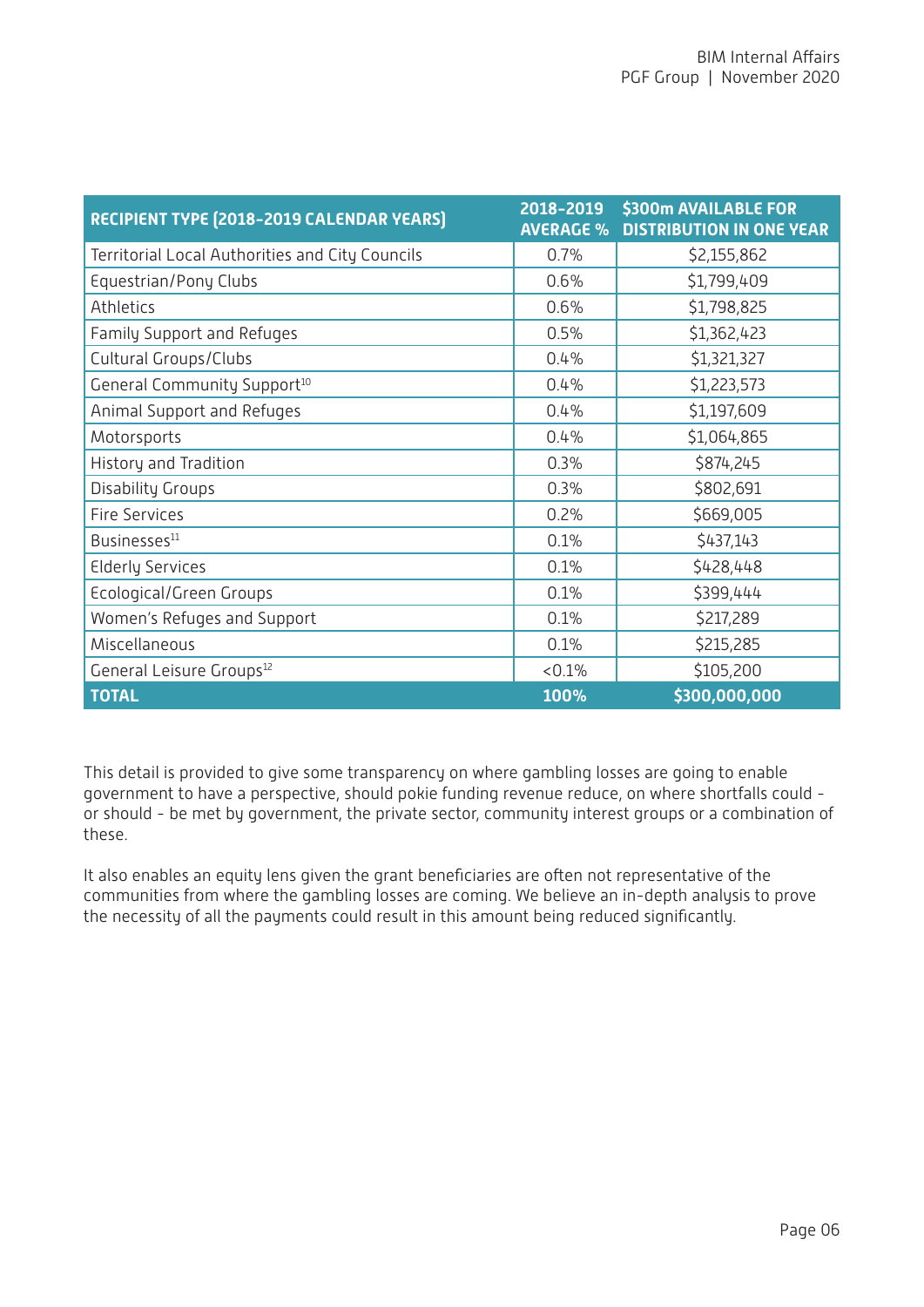# **Role of the Department of Internal Affairs**

One of the first and most important things that the Department could do is petition the Minister to declare that there will be no EGMs in health decile areas 7 to 10. This is discussed below. There are, however, other categories of action that the Minister could provide direction on.

#### **Standards of Protection**

The Department oversees the regulation of EGM standards and could require all new machine licenses to have harm reduction features to reduce their addictive properties. This could be applied to EGMs in casinos, pubs, clubs and TABs. Some of these features could be:

- Play interruption
- Player tracking and pre-commitment systems
- Cashless machines

It currently falls to gambling treatment and public health providers to 'prove' harm will occur when applications are made for new machines, changes to venue design and/or changes to game rules for EGMs and electronic table games in casinos etc. These services do not have the resources for the analysis required to meet an evidentiary test required by the Gambling Commission. The DIA could insist on provision of proof in an applicant's submission that no harm will occur.

#### **Host Responsibility Reliance**

A defence of the New Zealand gambling system is that there are strong host responsibility requirements in the legislation. While on paper this may appear to be true, any audit of the system has yielded very unconvincing results. Similarly, evidence provided at a recent hearing on the host responsibility system used by the SkyCity Hamilton Casino was lacking in quality evidence to prove its effectiveness. The Gambling Commission accepted evidence that the host responsibility programme of SkyCity Management Limited was a good programme but did not require SkyCity to provide evidence of its effectiveness in preventing and minimising gambling harm. When the DIA tried to remove a Class 4 license from a venue, the Trust - Waikiwi - appealed to the Gambling Commission who upheld the appeal, and there was no recourse left to the Department. This decision has, in our view, discouraged action with other questionable venues.

The DIA does complete 'Mystery Shopper' exercises to identify Class 4 venues not complying with the law but it is a poor measurement tool at best, and still leaves the Department with few resources to follow up and ensure compliance for the future. It is venue based and does not enable any penalties to be applied to Trusts and Societies who hold the licenses. If host responsibility programmes are to be relied upon as protection for the vulnerable, then they must be independently, rigorously and regularly reviewed, along with the introduction of penalty regimes such as license removal, that will be supported by the Gambling Commission.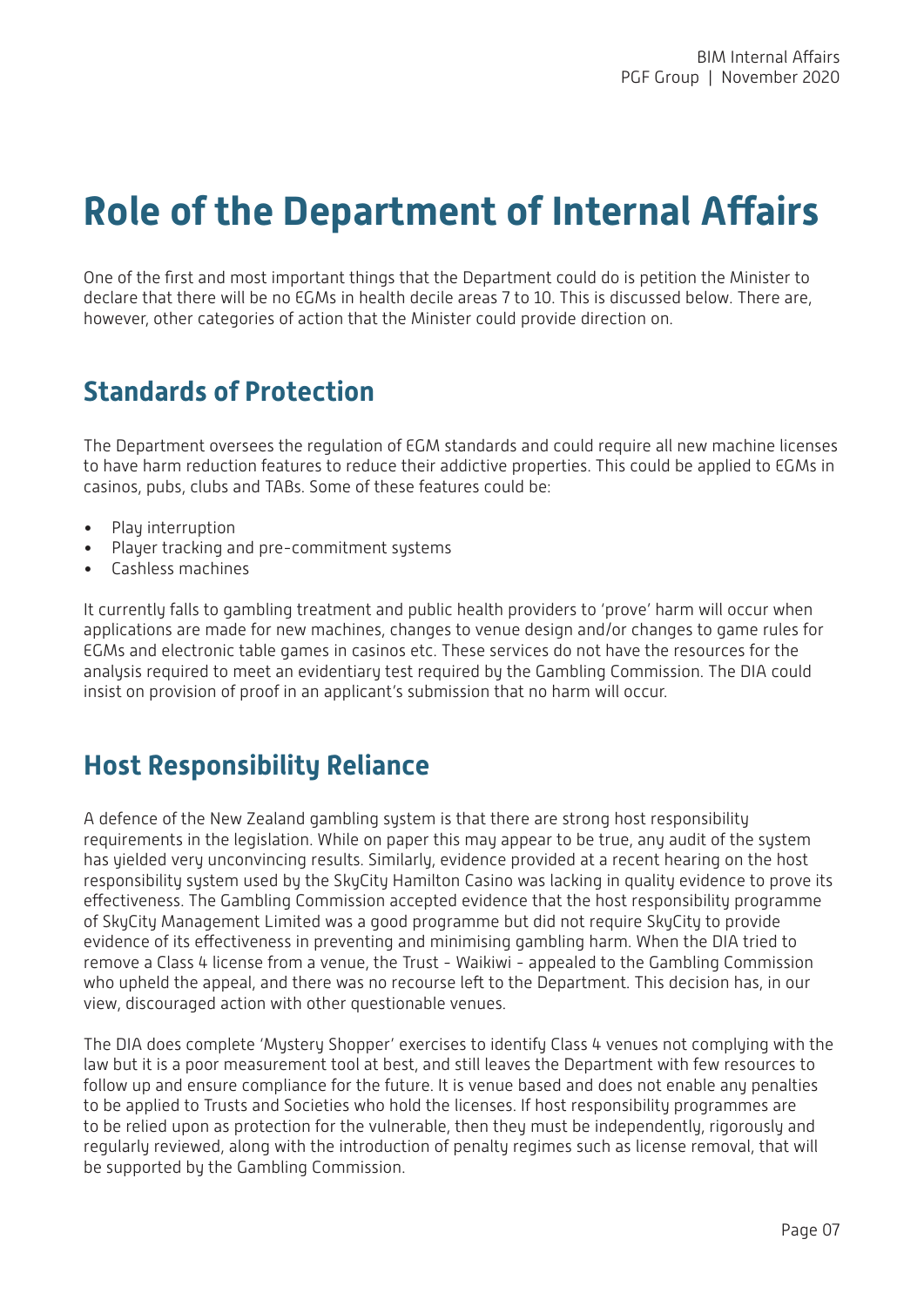#### **The Gambling Commission**

The DIA has publicly supported Class 4 EGMs because of the community funding they generate and has historically not engaged, with the rigour we believe necessary, with the harm from the gambling losses experienced by vulnerable populations. Where the DIA has tried to enforce the Gambling Act 2003 with specific venues, they have lost on appeal to the Gambling Commission where the only recourse would be to seek a judicial review. It would seem the Ministers at the time did not have the appetite for a judicial review and gambling service providers do not have the resources for this lengthy and expensive process. Furthermore the Gambling Commission decisions, from our experience, are eroding the purposes of the Gambling Act; to prevent and minimise gambling harm.

When the Auckland City Council declined an application to move EGMs to a new venue (Counties Inn), the Trust with the license and the venue appealed to the Gambling Commission who upheld the appeal. This undermined the efforts of elected representatives in the implementation of their gambling policy and its intentions, consistent with the Gambling Act 2003.

We are of the view that the Gambling Act is a good one and with political will and direction can be used more effectively to make a meaningful impact on gambling harm, especially for vulnerable populations.

The Commission could play a valuable role in preventing and minimising gambling harm. This could be done with judicial and/or political direction on priorities in the Purposes of the Act and on the evidence level required from applicants to prove there will not be more harm from proposed applications to change games, machines, venue locations and venue design. Currently those who oppose applications to the Commission are required to prove there will be more harm or meet a 'growth in gambling' test. It is an unequal contest given the resources the casinos in particular have access to.

There may be something to be learnt from the UK Gambling Commission (UKGC) which has a more interventional role and has issued over £30 million in fines in the year ending 31 March 2020. These fines can be for gambling provision offences and contravention of the money laundering regulations. The UKGC is recruiting 'lived-experience' advisors, and the Commission promotes gambler knowledge of safety requirements and their rights.

#### **Advertising Restrictions**

Currently the TAB and Lotto NZ are permitted to advertise online gambling products during prime time TV and during times of child viewing. We believe as a public health protection measure that advertising of age-restricted products should apply to gambling as it does with alcohol and tobacco.

Offshore gambling providers (JackpotCity and SilverCity) are exploiting a loophole that enables them to advertise their gambling products on mainstream television. SkyCity Management Limited also promoted their Malta-based gambling site on Facebook during Covid-19 lockdown. These organisations have bypassed New Zealand's Gambling Act Public Health goals.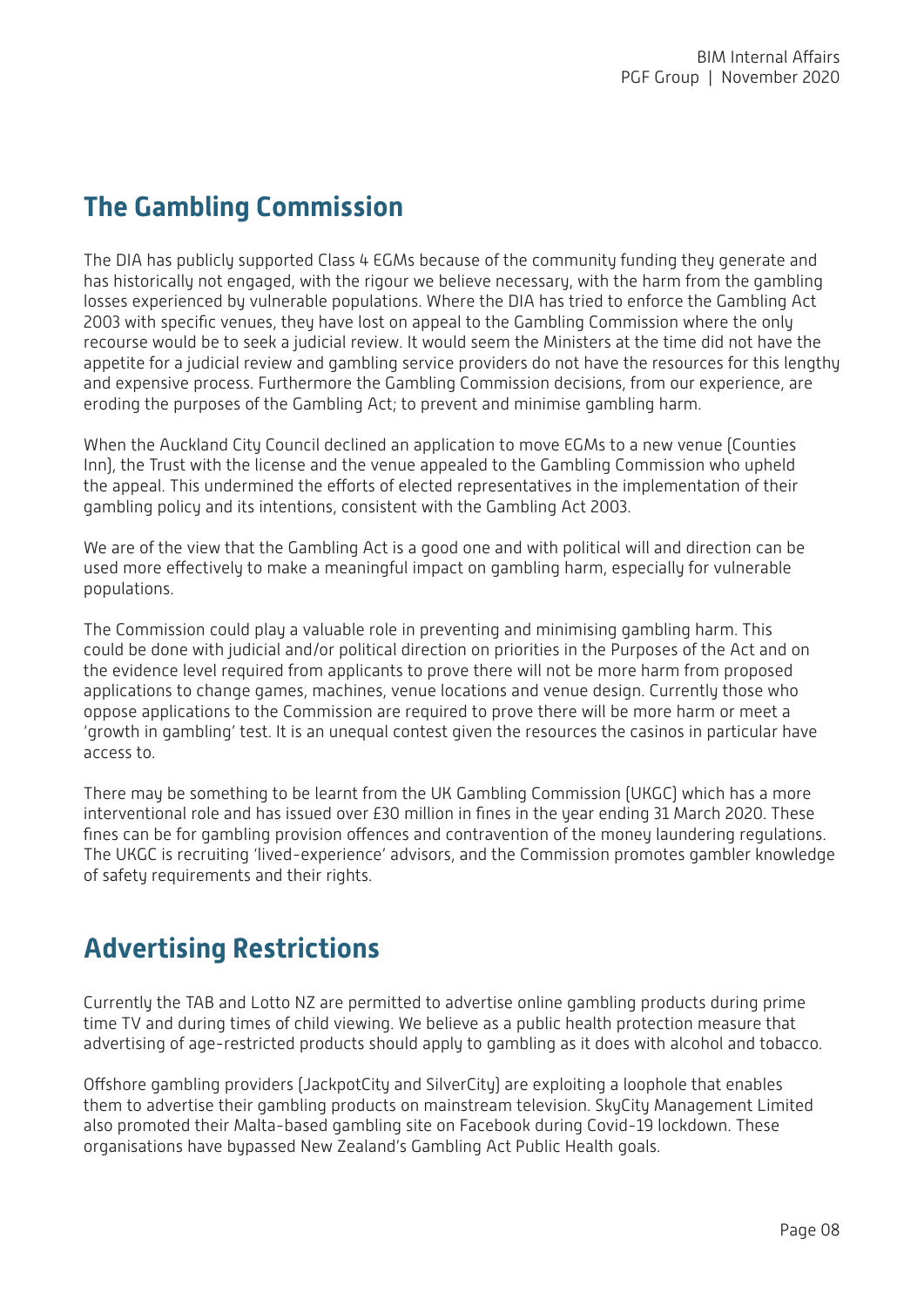# **The Gambling Act 2003**

#### **Section 314**

The Gambling Act 2003 was enacted to provide a public health approach to the regulation of gambling and to reduce gambling harm. In the case of Class 4 gambling, communities are empowered and Territorial Local Authorities (TLAs) are required, to have gambling policies that must be reviewed every three years - or less if changes are needed more urgently - and that mandate how many and where machines should be.

Part of a public health approach is to restrict access to dangerous consumptions (c/f alcohol, other drugs, firearms, motor vehicles) but this is always in conjunction with other strategies. The specific powers that TLAs have generally are seen to be to reduce access to EGMs through sinking lid policies. This may reduce access to machines over time but will not significantly impact harm unless they are also reduced in communities with high deprivation. To date the only attempts to restrict access to EGMs in deprived areas is through policies that limit relocation of machines.

Class 4 Trusts and Societies argue that sinking lid policies do not work because spending on EGMs is going up, machine numbers are coming down and presentations to services have levelled off. These statements are unrelated to eachother. Machine numbers are not coming down in deprived communities, where 50 percent of EGMs are located - and where people spend more on gambling than those in affluent communities. In addition, according to the Ministry of Health, presentations to treatment services is not a measure of harm because research confirms that the majority of people do not seek help from treatment service providers.

Those TLAs that support sinking lid policies and oppose venue relocations still express frustration that they cannot address the density of machines in their poor communities and that Trusts and Societies can bypass the intent of their public health focussed gambling policies.

This can be addressed in the current Act where s314 states:

**314 Regulations relating to gaming machines in class 4 venue** (1) The Governor-General may, by Order in Council made on the recommendation of the Minister, make regulations for all or any of the following purposes: (a) prescribing the maximum number of gaming machines that may be operated in New Zealand or any area within New Zealand (or both):

There is nothing in the Act that prevents any citizen from asking the Minister of Internal Affairs to use this power and a request from a TLA would be well-grounded and appropriate as representing a community. Such a request may specify, for example, "that there be no EGMs in a Class 4 venue in Census Area Units (CAUs) with Ministry of Health deprivation index levels 7 to 10, or within two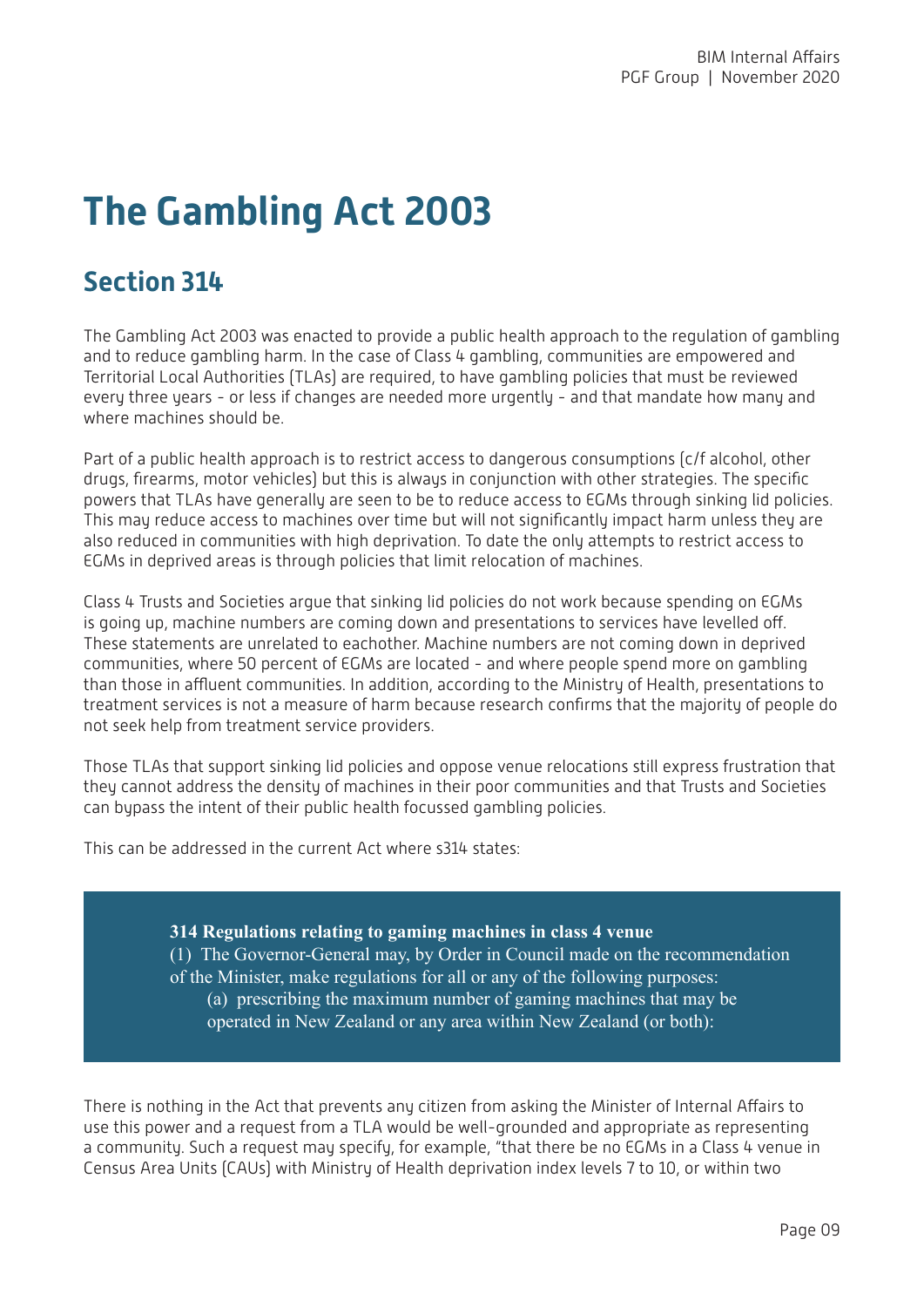kilometres of these CAUs". The Act is not clear on the process from here, but it appears the Minister can make such a request of the Governor General with no further expansion of the process.

The request could include a change programme such as time allowed to effect such a policy by removing/turning off EGMs and/or declining licenses as they come up for renewal. Although it is not stipulated that this request is part of a Class 4 venue policy review, by providing an example in the legislation at Section 314(b) of a 'sinking lid', the implication is that a policy review would be an appropriate time for a TLA to decide to make this request of the Minister.

#### **Vulnerable Populations**

A public health Act such as the Gambling Act 2003 is premised on the notion of public good, and that means good for all not just a few. It is inconsistent with the intent of the Act therefore, to have some populations experience disproportionate harm while others experience significant benefits (shareholders, community grant recipients and some sports). This inequity is most evident with Class 4 gambling where there are five times the number of EGMs in the most deprived communities compared to more affluent communities.

Researchers have been able to identify New Zealand population groups as being disproportionately affected by gambling. The current identification includes:

- Those who are already marginalised
- Recent migrants
- People living in the more deprived areas
- Ethnic groupings becasue of their marginalisation and recent migration
- Those experiencing depression and/or anxiety and other mental health issues
- Those with drug and alcohol issues and dependence

There is a concentration of Class 4 gambling, Lotto and TAB outlets in communities with higher deprivation. This needs to be addressed to ensure this doesn't continue to exacerbate disparities. The deployment of EGMs in casinos also needs to be monitored for a harm reduction outcome because of the inherent addictive properties of the EGMs licensed for use in New Zealand.

#### **Online Gambling and Gaming**

The DIA has begun a study of the impact of online gambling. It is not within the scope of this paper to consider the tax implications of untaxed cashflows out of the country. Rather it is the consideration of the amount and the harm from gambling which is discussed here.

New Zealand financial institutions are best placed to advise Ministers on how much money leaves the country in overseas gambling transactions. PGF Group recently presented to KiwiBank to support its contact centre staff working with customers in financial distress due to gambling which featured prominently.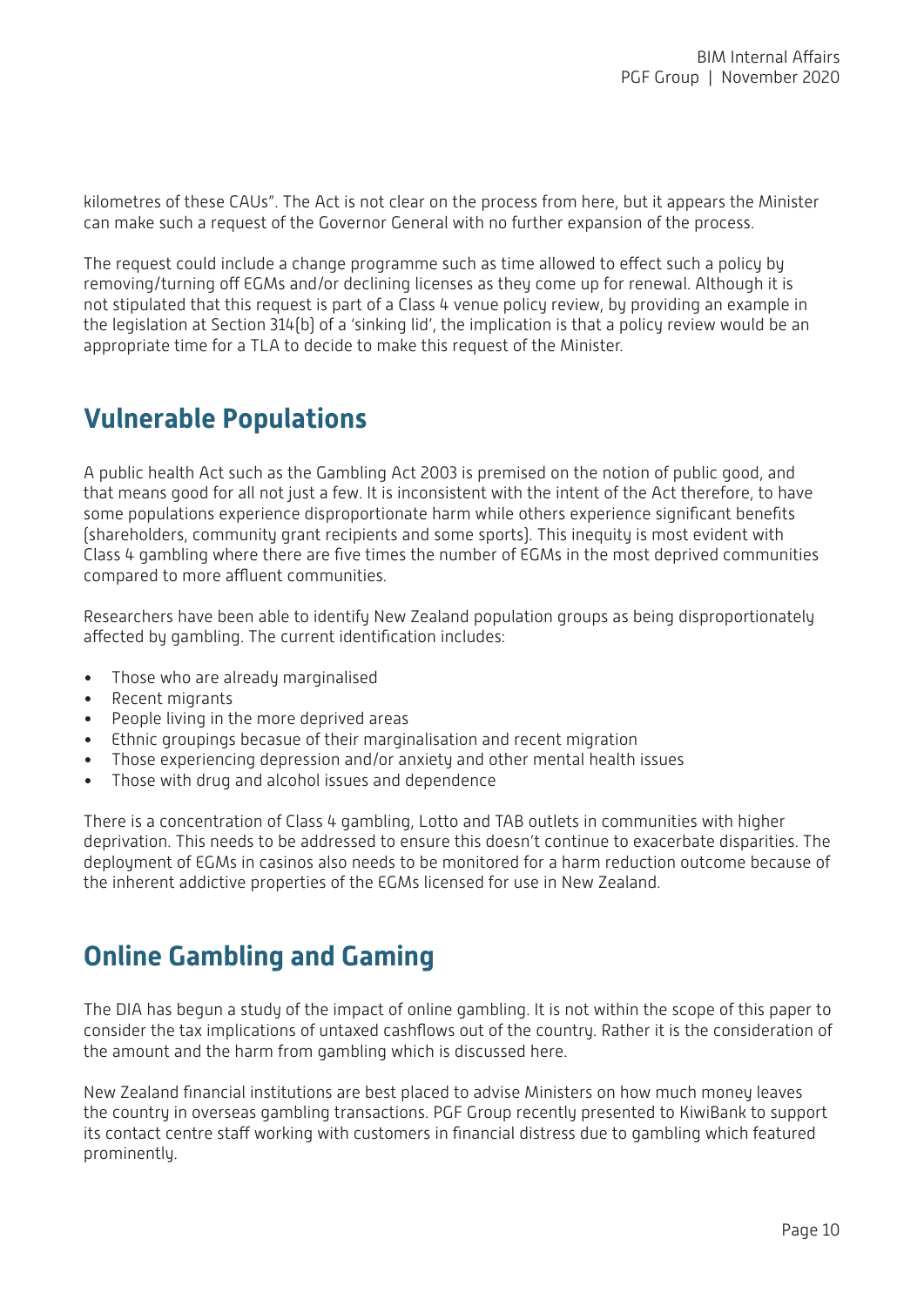One institution PGF Group has spoken to reported large increases in gambling over 12 months which was not just driven by Covid-19 lockdown effects. New Zealand based Health Promotion Agency research suggests an increase in online gambling during lockdown, but this could be largely due to people purchasing Lotto tickets online. Pokie venue gamblers did not report a sudden change to online gambling - in fact, many clients reported relief at the closure of pokie venues over lockdowns at alert levels 3 and 4.

It is a challenging picture and some of the increases in offshore spend reported by the financial institutions correlate with the primetime advertising of overseas sites such as JackpotCity and SilverCity - advertisements that PGF Group tried unsuccessfully to have taken off air. SkyCity Management Limited also started heavily promoting its Malta-based online casino on Facebook.

The risk of losing money offshore that could be spent in New Zealand does not, in our opinion, justify supporting any system causing disproportionate harm to vulnerable families and communities. We also argue that the regulator should protect the New Zealand gambler from harm, irrespective of whether gambling is based in New Zealand or offshore.

The convergence of gaming and gambling is an emerging and fast-developing issue that gambling regulators around the world are grappling with. It is estimated that online gaming will reach \$196 billion in revenue by 2022. Along with this growth has come games made by developers that are increasingly using gambling industry tactics to encourage players to engage with their games. One such example is loot boxes - digital containers of random items that can feature in some games which have sparked global debate over whether they constitute gambling, and therefore should be regulated.

A recent paper, co-authored by Dr Aaron Drummond of Massey University's School of Psychology, and Dr James Sauer of the University of Tasmania's Department of Psychology, says that adolescents playing video games that offer loot boxes could be being exposed to mechanisms that are psychologically akin to gambling. They analysed loot boxes in 22 games rated as appropriate for audiences 17 years of age or younger. This revealed that loot boxes have structural and psychological similarities with gambling and that nearly half (45 percent) of the games they analysed met all five of the psychological criteria to be considered a form of gambling.

Studies from around the world have shown a link between loot boxes and harmful gambling, not only in adults but in older adolescents. Adolescent problem gamblers spent more than five times as much money on loot boxes than those who did not have a problem. The DIAs Public Discussion Document, released as part of its review of online gambling (including gaming), states that there are limits to what gambling regulators can do, as New Zealand law is unenforceable overseas and the issue cuts across several other portfolio interests including Classification, Children, Consumer Affairs, Health and Social Development.

As the gambling demographic ages, the industry is actively trying to attract millennials and youth into gambling with gambling-like products and activities. Some games make it very easy for young people to 'bet', and some of th ebetting platforms don't do enough to keep underage gamers out. It is often too easy to circumvent the age restrictions which puts teens and pre-teens at risk. There appears to be little consistency in the age verification process and tech-savvy young people often gain access despite these restrictions.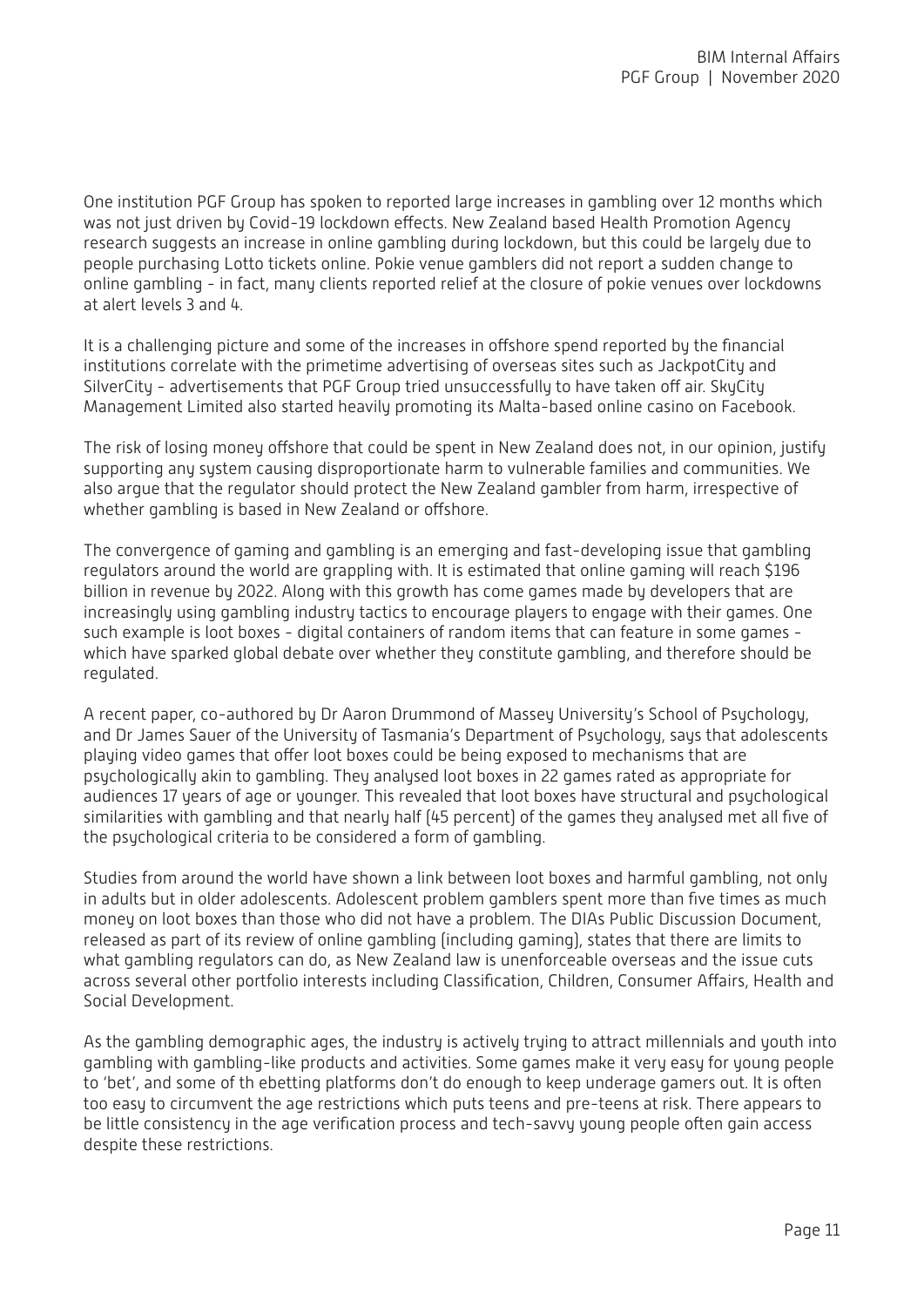# <span id="page-13-0"></span>**Next Steps**

PGF Group will continue working on ways to address the gambling harm inherent in the community funding model and to support work DIA can do on strengthening its role as regulator to uphold the purposes of the Gambling Act 2003.

We welcome any opportunity to engage with Ministers, officials and the industry to achieve New Zealand's public health goals for the safe provision and oversight of gambling in New Zealand.

### **Endnotes**

- [1](#page-5-0) Class 4 gambling is EGMs in pubs, clubs and TABs.
- [2](#page-5-0) Ministry of Health Strategy to Prevent and Minimise Gambling Harm 2019/20-2021/22
- [3](#page-5-0) Clubs proceeds are returned to the Club to be used for Club purposes.
- [4](#page-6-0) Education includes public and private education but does not include educational aspects of youth development groups. It is generally grants to schools.
- [5](#page-6-0) Community groups includes groups that may have some other identity, but they exist to contribute to their community, not classified elsewhere.
- [6](#page-6-0) Other sports are sports that are combinations such as a sports club that combines with another sport to develop the sport facilities (e.g. Ellerslie Sports Club in Auckland), sports bodies themselves (e.g. Sports Manawatu) or who individually received only small amounts
- [7](#page-6-0) Health-related are all services that are providing a service in the health industry either publicly or privately. Large beneficiaries are the DHBs themselves.
- [8](#page-6-0) Youth development includes groups such as Scouts, adolescent development programmes and youth focussed family organisations.
- [9](#page-6-0) Community services provide a service which if it were not provided with the help of grants, the public would be obliged to fund them.
- [10](#page-7-0) These are groups that provide support that does not naturally fall into any of the other groupings in this analysis. Examples are the Men's Shed movement and general community groups identified by their community such as Massey Community Trust.
- [11](#page-7-0) These are recipients who are providing business services for payment such as NGO training organisations.
- [12](#page-7-0) This category is a 'catch-all' for such groups as Marching.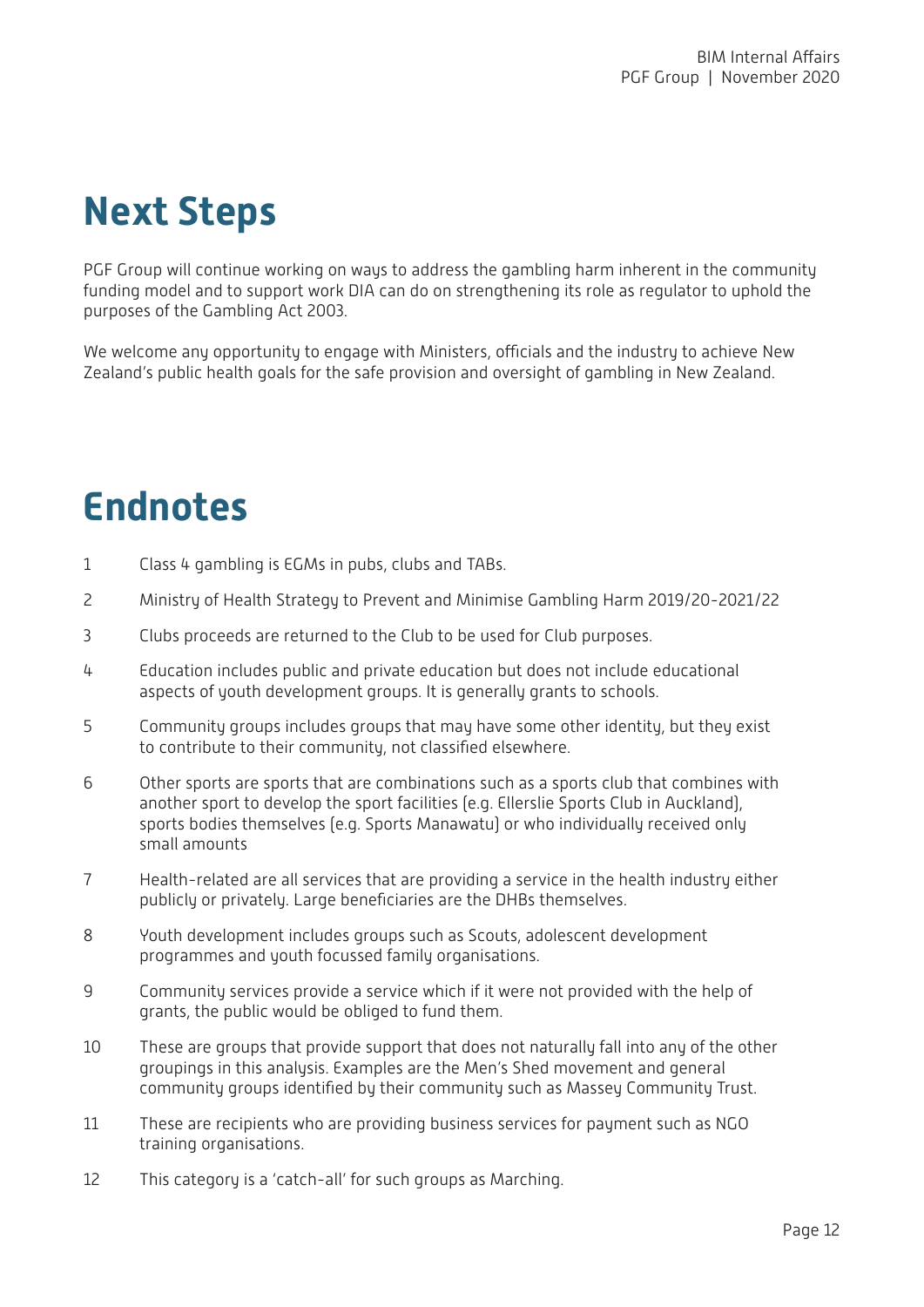# **About the PGF Group**









The Problem Gambling Foundation is now trading as PGF Group, with Asian Family Services, Mapu Maia Pasifika Services and PGF Services as part of this overarching brand.

The organisation is a charitable trust operating nationally with services delivered under contract to the Ministry of Health, and funded from the gambling levy. PGF Group deliver treatment and public health services nationwide. We have a skilled and diverse workforce with staff who are qualified in clinical work and in health promotion.

Our specialist teams provide culturally and linguistically appropriate support to Asian and Pasifika communities living in New Zealand. Asian Family Services provide free, professional and confidential counselling, information and support in several languages and operate a nationwide helpline.

Mapu Maia Pasifika Services provide a holistic, family-centred service which is free, confidential and delivered by experienced and qualified staff who can support people in English, Samoan and Tongan.

PGF Services provide free counselling, advice and support to gamblers and their families and works to ensure that support for our Māori clients fits a kaupapa Māori way of working.